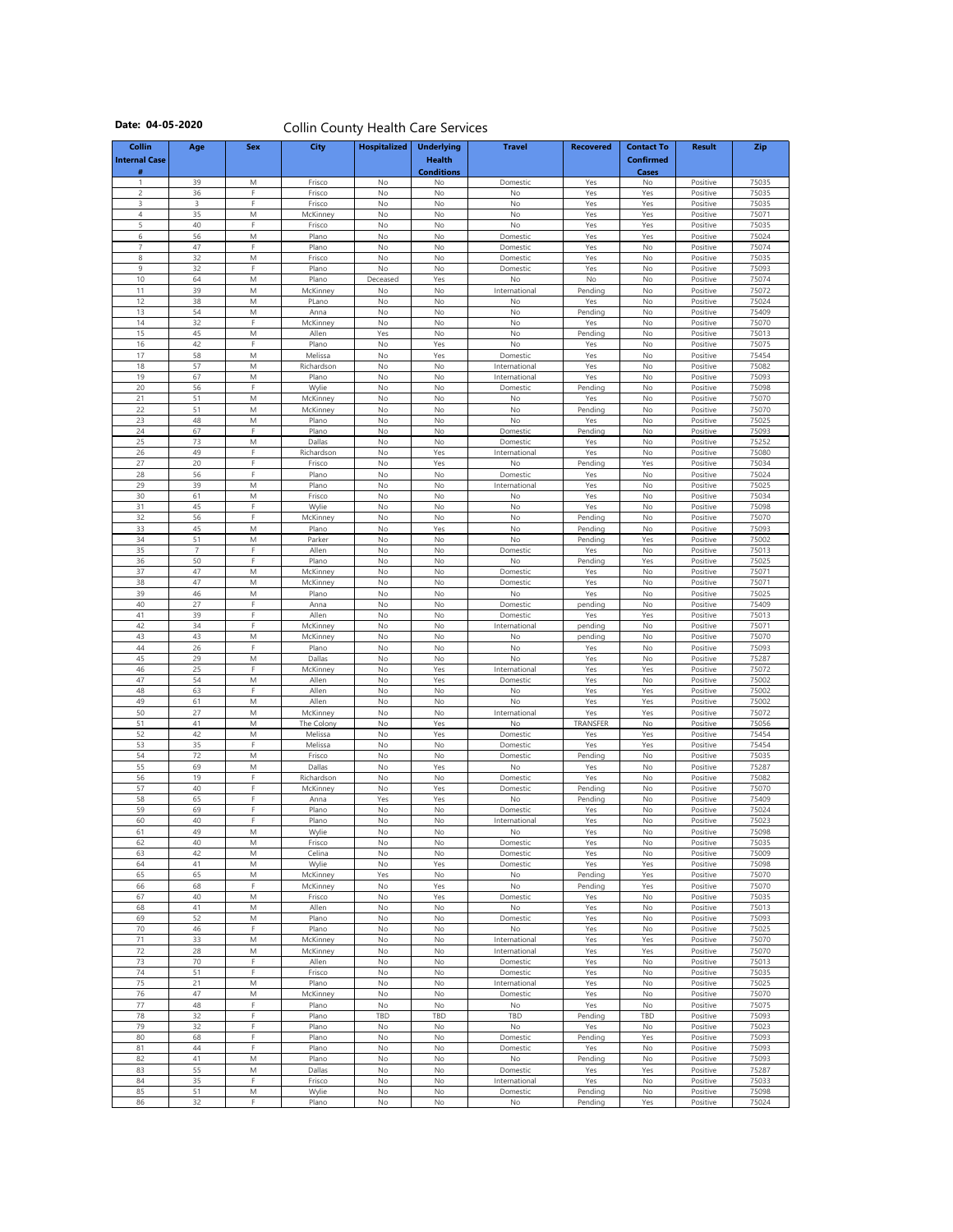|  |  | Date: 04-05-2020 |
|--|--|------------------|
|--|--|------------------|

**Collin County Health Care Services** 

| 87         | 62       |                | OUT OF TEXAS CASE | No              | Yes        | International        | TRANSFER           | No         | Positive             | TBD            |
|------------|----------|----------------|-------------------|-----------------|------------|----------------------|--------------------|------------|----------------------|----------------|
|            |          |                |                   |                 |            |                      |                    |            |                      |                |
| 88         | 73       | F.             | Plano             | No              | No         | No                   | Yes                | Yes        | Positive             | 75093          |
| 89         | 55       | M              | Lucas             | No              | No         | Domestic             | Yes                | No         | Positive             | 75002          |
| 90         | 75       | M              | Allen             | No              | No         | No                   | Pending            | No         | Positive             | 75013          |
| 91<br>92   | 44<br>71 | M<br>M         | Plano<br>Plano    | No<br>No        | No<br>Yes  | Domestic<br>Domestic | Yes<br>Yes         | No<br>Yes  | Positive<br>Positive | 75025<br>75093 |
| 93         | 82       | Е              | Frisco            | No              | Yes        | No                   | Pending            | Yes        | Positive             | 75035          |
| 94         | 63       | M              | Plano             | No              | No         | International        | Pending            | No         | Positive             | 75093          |
| 95         | 71       | M              | Plano             | No              | Yes        | No                   | Pending            | No         | Positive             | 75023          |
| 96         | 53       | E.             | Fairview          | <b>No</b>       | No         | Domestic             | Pending            | No         | Positive             | 75069          |
| 97         | 43       | M              | Plano             | No              | No         | No                   | Pending            | No         | Positive             | 75093          |
| 98         | 35       | Е              | McKinney          | No              | No         | No                   | Pending            | No         | Positive             | 75071          |
| 99         | 41       | M              | Frisco            | No              | No         | International        | Pending            | No         | Positive             | 75035          |
| 100        | 57       | F              | Sachse            | No              | Yes        | No                   | Pending            | No         | Positive             | 75048          |
| 101        | 58       | M              | Sachse            | No              | Yes        | No                   | Pending            | No         | Positive             | 75048          |
| 102        | 53       | M              | McKinney          | No              | No         | Domestic             | Pending            | Yes        | Positive             | 75072          |
| 103        | 44       | F.             | Frisco            | <b>TBD</b>      | TBD        | TBD                  | Pending            | TBD        | Positive             | 75035          |
| 104        | 29       | M              | McKinney          | No              | No         | Domestic             | Yes                | No         | Positive             | 75070          |
| 105        | 51       | M              | Plano             | No              | No         | No                   | Yes                | No         | Positive             | 75075          |
| 106        | 63       | M              | Plano             | No              | No         | Domestic             | Pending            | No         | Positive             | 75093          |
| 107        | 61       |                | Prosper           | No              | No         | No                   | Yes                | No         | Positive             | 75078          |
| 108        | 60       | E.             | Plano             | <b>No</b>       | Yes        | No                   | Yes                | No         | Positive             | 75025          |
| 109        | 26       | E.             | Allen             | No              | No         | International        | Yes                | No         | Positive             | 75013          |
| 110        | 45       | M              | McKinney          | No              | No         | No                   | Yes                | No         | Positive             | 75069          |
| 111        | 67       | E.             | Frisco            | Deceased        | Yes        | TBD                  | No                 | TBD        | Positive             | 75034          |
| 112        | 64       | M              | Plano             | No              | No         | No                   | Yes                | Yes        | Positive             | 75025          |
| 113        | 62       | M              | Frisco            | No              | Yes        | Domestic             | Yes                | Yes        | Positive             | 75035          |
| 114        | 60       | M              | Lucas             | No              | Yes        | International        | Yes                | No         | Positive             | 75002          |
| 115        | 40       | F              | Allen             | No              | No         | No                   | Pending            | No         | Positive             | 75013          |
| 116<br>117 | 39<br>64 | M<br>M         | Prosper<br>Plano  | No<br>No        | No<br>Yes  | No                   | Yes<br>Yes         | No<br>No   | Positive<br>Positive | 75078<br>75025 |
| 118        | 48       |                | Richardson        | <b>No</b>       | Yes        | International<br>No  | Pending            | No         | Positive             | 75080          |
| 119        | 42       | M              | Plano             | Yes             | No         | No                   | Pending            | No         | Positive             | 75023          |
| 120        | 26       | E.             | Dallas            | No              | No         | No                   | Yes                | Yes        | Positive             | 75287          |
| 121        | 32       | M              | Plano             | <b>No</b>       | No         | Domestic             | Yes                | Yes        | Positive             | 75023          |
| 122        | 47       | E.             | Dallas            | No              | No         | International        | Pending            | No         | Positive             | 75252          |
| 123        | 35       | M              | Plano             | No              | No         | No                   | Pending            | No         | Positive             | 75025          |
| 124        | 61       |                | Frisco            | No              | Yes        | Domestic             | Pending            | No         | Positive             | 75033          |
| 125        | 68       | M              | Lucas             | No              | Yes        | No                   | Pending            | No         | Positive             | 75252          |
| 126        | 55       | E              | Plano             | No              | No         | No                   | Pending            | No         | Positive             | 75025          |
| 127        | 51       | E              | Dallas            | <b>No</b>       | Yes        | No                   | Pending            | No         | Positive             | 75033          |
| 128        | 93       | D.             | McKinney          | No              | Yes        | No                   | Pending            | No         | Positive             | 75002          |
| 129        | 65       | F.             | McKinney          | No              | Yes        | No                   | Pending            | No         | Positive             | 75074          |
| 130        | 27       | M              | Plano             | No              | Yes        | No                   | Pending            | Yes        | Positive             | 75287          |
| 131        | 43       |                | Plano             | Yes             | No         | No                   | Pending            | No         | Positive             | 75072          |
| 132        | 37       | E.             | Frisco            | <b>No</b>       | No         | No                   | Pending            | No         | Positive             | 75070          |
| 133        | 29       | E.<br>с        | Plano             | <b>No</b>       | No         | No                   | Pending            | No         | Positive             | 75025          |
| 134        | 50       | с              | Frisco            | <b>No</b>       | No         | Domestic             | Pending            | No         | Positive             | 75034          |
| 135        | 65<br>55 | с              | Celina            | Yes             | Yes<br>Yes | No                   | Pending            | No         | Positive             | 75009<br>75024 |
| 136<br>137 | 71       | M              | Plano<br>Anna     | No<br>Yes       | Yes        | Domestic<br>No       | Pending<br>Pending | No<br>Yes  | Positive<br>Positive | 75409          |
| 138        | 47       |                | Plano             | No              | Yes        | No                   | Yes                | No         | Positive             | 75093          |
| 139        | 48       | F.             | McKinney          | Yes             | Yes        | No                   | Pending            | No         | Positive             | 75069          |
| 140        | 24       | M              | Wylie             | <b>TBD</b>      | TBD        | TBD                  | Pending            | TBD        | Positive             | 75098          |
| 141        | 29       | M              | Plano             | No              | No         | Domestic             | Yes                | No         | Positive             | 75024          |
| 142        | 52       | M              | Plano             | No              | No         | No                   | Pending            | No         | Positive             | 75023          |
| 143        | 39       | M              | Frisco            | No              | No         | No                   | Yes                | No         | Positive             | 75035          |
| 144        | 36       | F.             | Allen             | No              | No         | International        | Pending            | No         | Positive             | 75013          |
| 145        | 52       | F              | Denton Frisco     | TBD             | TBD        | TBD                  | TRANSFER           | TBD        | Positive             | 75034          |
|            |          |                | Transferred       |                 |            |                      |                    |            |                      |                |
| 146        | 82       | M              | Dallas            | Yes             | Yes        | International        | Pending            | No         | Positive             | 75252          |
| 147        | 56       | M              | Frisco            | <b>TBD</b>      | Yes        | No                   | Pending            | Yes        | Positive             | 75035          |
| 148        | 41       | E.<br>E.       | Celina            | <b>No</b>       | No         | No                   | Pending            | Yes        | Positive             | 75009          |
| 149        | 64       |                | Allen             | No              | Yes        | No                   | Pending            | No         | Positive             | 75002          |
| 150        | 62<br>33 | M              | Frisco            | <b>TBD</b>      | TBD        | TBD                  | Pending            | TBD        | Positive             | 75035<br>75025 |
| 151<br>152 | 60       | M<br>M         | Plano<br>McKinney | No              | No<br>Yes  | No<br>Domestic       | Pending            | No<br>No   | Positive<br>Positive | 75072          |
| 153        | 22       | ${\sf M}$      | Plano             | No<br><b>No</b> | No         | Domestic             | Yes<br>Yes         | No         | Positive             | 75024          |
| 154        | 64       | M              | Plano             | Yes             | TBD        | TBD                  | Pending            | TBD        | Positive             | 75025          |
| 155        | 30       | M              | Farmersville      | <b>TBD</b>      | TBD        | TBD                  | <b>TRANSFER</b>    | TBD        | Positive             | 75442          |
| 156        | 43       | M              | Plano             | No              | No         | Domestic             | Yes                | No         | Positive             | 75025          |
| 157        | 50       | M              | McKinney          | No              | No         | Domestic             | Yes                | No         | Positive             | 75070          |
| 158        | 24       | F.             | Dallas            | TBD             | TBD        | TBD                  | <b>TRANSFER</b>    | TBD        | Positive             | 75204          |
| 159        | 60       | E.             | Plano             | <b>No</b>       | No         | International        | Yes                | Yes        | Positive             | 75025          |
| 160        | 43       | E.             | McKinney          | Yes             | Yes        | No                   | Pending            | Yes        | Positive             | 75070          |
| 161        | 52       | E.             | Richardson        | No              | Yes        | Domestic             | Pending            | No         | Positive             | 75080          |
| 162        | 54       | Е              | Plano             | No              | Yes        | No                   | Pending            | No         | Positive             | 75075          |
| 163        | 39       | ${\sf M}$      | Plano             | No              | Yes        | No                   | Pending            | No         | Positive             | 75024          |
| 164        | 40       | M              | McKinney          | No              | No         | Domestic             | Pending            | No         | Positive             | 75071          |
| 165        | 26       | M              | McKinney          | <b>No</b>       | No         | No                   | Yes                | No         | Positive             | 75050          |
| 166        | 67       | M              | Plano             | No              | Yes        | Domestic             | Yes                | No         | Positive             | 75093          |
| 167        | 57       | M              | Plano             | No              | Yes        | Domestic             | Pending            | Yes        | Positive             | 75093          |
| 168        | 39       | с              | Celina            | No              | Yes        | No                   | Yes                | No         | Positive             | 75009          |
| 169        | 56       |                | Frisco            | No              | No         | Domestic             | Pending            | Yes        | Positive             | 75093          |
| 170        | 60       | ${\sf M}$<br>F | Plano             | No              | No         | No                   | Pending            | No         | Positive             | 75071          |
| 171<br>172 | 51<br>48 |                | McKinney          | No<br>TBD       | Yes<br>TBD | No<br>TBD            | Yes                | No         | Positive             | 75069          |
| 173        | 57       | M<br>с         | McKinney          | TBD             | TBD        | TBD                  | Pending            | TBD<br>TBD | Positive<br>Positive | 75069<br>75075 |
| 174        | 67       | F.             | McKinney<br>Plano | Yes             | TBD        | TBD                  | Pending<br>Pending | TBD        | Positive             | 75072          |
|            |          |                |                   |                 |            |                      |                    |            |                      |                |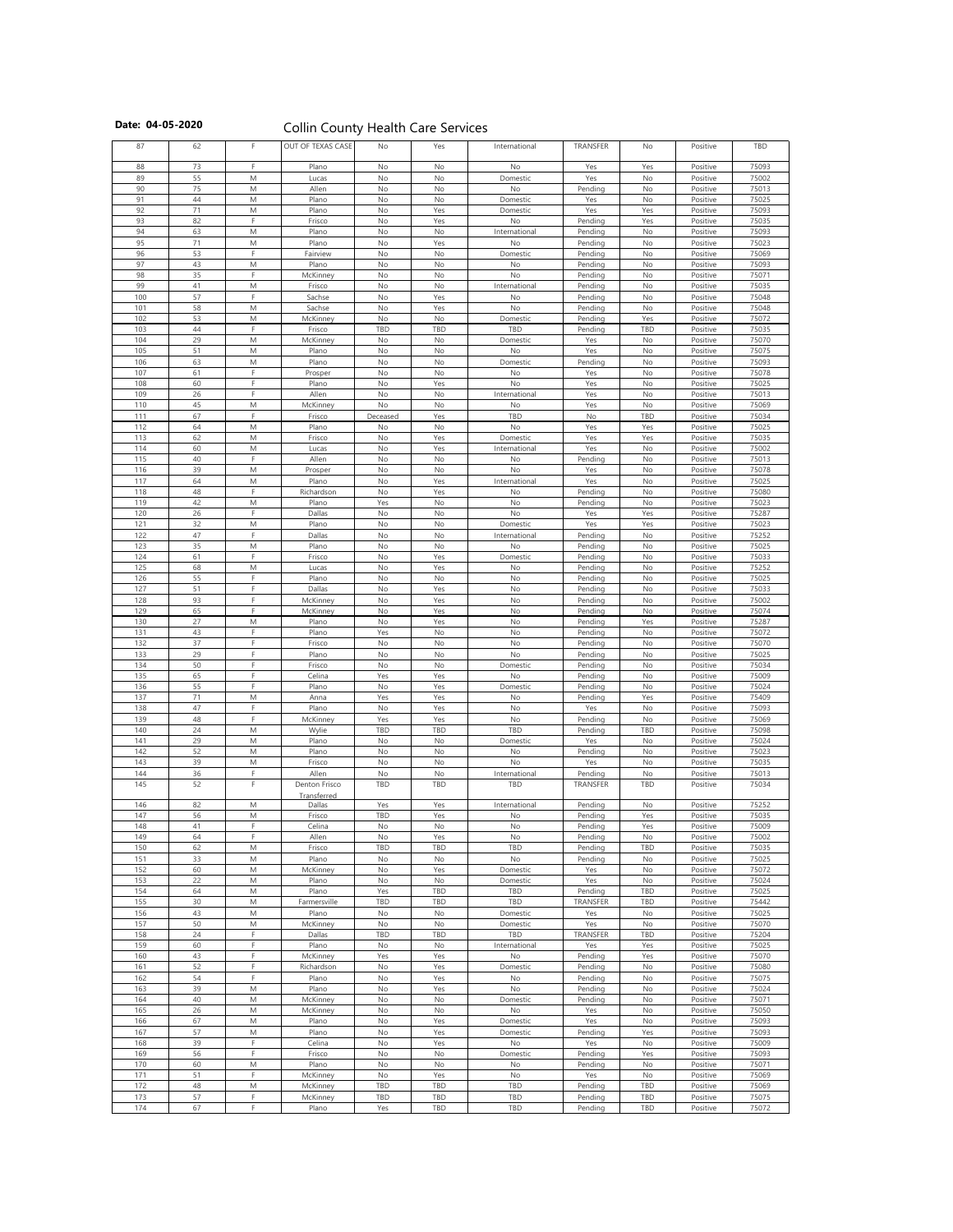## Date: 04-05-2020 **Collin County Health Care Services**

| 175        | 32       |                                         | McKinney           | No         | No         | No            | Pending            | No               | Positive             | 75070          |
|------------|----------|-----------------------------------------|--------------------|------------|------------|---------------|--------------------|------------------|----------------------|----------------|
| 176        | 51       | E.                                      | Allen              | <b>No</b>  | No         | International | Yes                | No               | Positive             | 75024          |
| 177        | 52       | M                                       | Plano              | TBD        | TBD        | TBD           | Pending            | <b>TBD</b>       | Positive             | 75024          |
| 178        | 42       |                                         | Plano              | <b>TBD</b> | TBD        | TBD           | <b>TRANSFER</b>    | <b>TBD</b>       | Positive             | 75024          |
| 179        | 27       | M                                       |                    |            | No         |               |                    |                  |                      |                |
|            |          |                                         | Allen              | <b>No</b>  |            | Domestic      | Pending            | Yes              | Positive             | 75002          |
| 180        | 56       |                                         | Plano              | No         | No         | Domestic      | Yes                | No               | Positive             | 75075          |
| 181        | 26       |                                         | Allen              | No         | No         | No            | Pending            | Yes              | Positive             | 75002          |
| 182        | 53       | E.                                      | Plano              | Yes        | Yes        | No            | Pending            | No               | Positive             | 75027          |
| 183        | 42       | M                                       | Plano              | No         | No         | Domestic      | Yes                | No               | Positive             | 75075          |
| 184        | 50       |                                         | Plano              | Yes        | TBD        | <b>TBD</b>    | Pending            | <b>TBD</b>       | Positive             | 75075          |
| 185        | 58       | M                                       | Frisco             | Yes        | <b>TBD</b> | TBD           | Pending            | <b>TBD</b>       | Positive             | 75034          |
|            |          | F.                                      |                    |            |            |               |                    |                  |                      |                |
| 186        | 27       |                                         | Plano              | No         | No         | Domestic      | Yes                | Yes              | Positive             | 75074          |
| 187        | 42       | M                                       | Murphy             | No         | No         | Domestic      | Pending            | No               | Positive             | 75094          |
| 188        | 50       | F.                                      | McKinney           | Yes        | No         | No            | Pending            | No               | Positive             | 75070          |
| 189        | 60       | E.                                      | McKinney           | No         | Yes        | Domestic      | Pending            | No               | Positive             | 75071          |
| 190        | 75       | M                                       | Dallas             | No         | No         | No            | Yes                | No               | Positive             | 75252          |
| 191        | 53       | F.                                      | McKinney           | TBD        | <b>TBD</b> | TBD           | Pending            | <b>TBD</b>       | Positive             | 75069          |
|            |          |                                         |                    |            |            |               |                    |                  |                      |                |
| 192        | 67       | M                                       | Prosper            | TBD        | TBD        | TBD           | Pending            | <b>TBD</b>       | Positive             | 75078          |
| 193        | 31       | E.                                      | Plano              | TBD        | <b>TBD</b> | TBD           | Pending            | <b>TBD</b>       | Positive             | 75093          |
| 194        | 58       | M                                       | Plano              | No         | Yes        | No            | Pending            | Yes              | Positive             | 75093          |
| 195        | 32       |                                         | Melissa            | No         | Yes        | Domestic      | Pending            | No               | Positive             | 75454          |
| 196        | 59       | M                                       | Plano              | TBD        | TBD        | TBD           | Pending            | <b>TBD</b>       | Positive             | 75093          |
| 197        | 41       | F.                                      | Anna               | Deceased   | TBD        | TBD           | No                 | <b>TBD</b>       | Positive             | 75409          |
|            | 30       | E.                                      |                    | TBD        | TBD        |               |                    | <b>TBD</b>       |                      |                |
| 198        |          | D.                                      | Plano              |            |            | <b>TBD</b>    | Pending            |                  | Positive             | 75024          |
| 199        | 48       |                                         | McKinney           | No         | Yes        | No            | Yes                | No               | Positive             | 75069          |
| 200        | 34       | M                                       | Allen              | No         | Yes        | Domestic      | Pending            | No               | Positive             | 75002          |
| 201        | 26       | M                                       | McKinney           | TBD        | TBD        | TBD           | Pending            | <b>TBD</b>       | Positive             | 75070          |
| 202        | 28       |                                         | McKinney           | No         | No         | No            | Pending            | Yes              | Positive             | 75069          |
| 203        | 31       | M                                       | McKinney           | No         | No         | No            | Pending            | Yes              | Positive             | 75069          |
| 204        | 33       |                                         | Frisco             | TBD        | TBD        | TBD           | Pending            | TBD              |                      | 75035          |
|            |          | F                                       |                    |            |            |               |                    |                  | Positive             |                |
| 205        | 36       |                                         | Celina             | TBD        | TBD        | <b>TBD</b>    | Pending            | <b>TBD</b>       | Positive             | 75009          |
| 206        | 47       | M                                       | Celina             | <b>TBD</b> | <b>TBD</b> | TBD           | Pending            | <b>TBD</b>       | Positive             | 75009          |
| 207        | 19       | M                                       | Dallas             | No         | Yes        | International | Pending            | Yes              | Positive             | 75252          |
| 208        | 51       | M                                       | Plano              | No         | Yes        | No            | Pending            | No               | Positive             | 75074          |
| 209        | 51       | Е                                       | Frisco             | No         | No         | No            | Pending            | Yes              | Positive             | 75034          |
| 210        | 19       | E.                                      |                    |            |            |               |                    |                  |                      |                |
|            |          | Е                                       | Frisco             | No         | No         | Domestic      | Pending            | Yes              | Positive             | 75035          |
| 211        | 38       |                                         | Plano              | No         | No         | No            | Pending            | Yes              | Positive             | 75075          |
| 212        | 72       | F.                                      | Fairview           | No         | Yes        | No            | Pending            | No               | Positive             | 75069          |
| 213        | 62       | M                                       | Wylie              | TBD        | TBD        | TBD           | Pending            | TBD              | Positive             | 75098          |
| 214        | 80       |                                         | McKinney           | TBD        | TBD        | TBD           | Pending            | <b>TBD</b>       | Positive             | 75072          |
| 215        | 69       | E.                                      | Dallas             | Yes        | No         | No            | Pending            | Yes              | Positive             | 75252          |
|            | 61       |                                         | Frisco             |            | No         |               |                    |                  |                      |                |
| 216        |          |                                         |                    | <b>No</b>  |            | Domestic      | Pending            | No               | Positive             | 75035          |
| 217        | 24       | E.                                      | Plano              | <b>No</b>  | No         | No            | Pending            | No               | Positive             | 75093          |
| 218        | 65       | M                                       | Plano              | Yes        | No         | No            | Pending            | No               | Positive             | 75023          |
| 219        | 46       |                                         | Plano              | No         | No         | Domestic      | Pending            | Yes              | Positive             | 75093          |
| 220        | 51       | п                                       | McKinney           | No         | No         | No            | Pending            | No               | Positive             | 75072          |
| 221        | 51       | M                                       | Plano              | No         | No         | No            | Pending            | Yes              | Positive             | 75024          |
| 222        | 20       | F.                                      | Allen              | No         | No         | No            | Yes                | Yes              | Positive             | 75013          |
|            | 58       | Е                                       |                    |            |            |               |                    |                  |                      |                |
| 223        |          |                                         | Allen              | No         | No         | Domestic      | Pending            | No               | Positive             | 75002          |
| 224        | 81       | E.                                      | Plano              | Yes        | Yes        | No            | Pending            | Yes              | Positive             | 75093          |
| 225        | 11       | M                                       | Plano              | TBD        | <b>TBD</b> | TBD           | Pending            | <b>TBD</b>       | Positive             | 75050          |
| 226        | 46       |                                         | Farmersville       | No         | No         | No            | Pending            | No               | Positive             | 75442          |
| 227        | 50       | E.                                      | Dallas             | TBD        | TBD        | TBD           | Pending            | TBD              | Positive             | 75093          |
| 228        | 36       | M                                       | Houston            | TBD        | TBD        | TBD           | <b>TRANSFER</b>    | <b>TBD</b>       | Positive             | 77084          |
| 229        | 32       | E.                                      | Wylie              | No         | Yes        | No            | Pending            | Yes              | Positive             | 75098          |
|            |          | E.                                      |                    |            |            |               |                    |                  |                      |                |
| 230        | 42       |                                         | Frisco             | No         | No         | No            | Pending            | No               | Positive             | 75035          |
| 231        | 30       |                                         | Dallas             | TBD        | TBD        | TBD           | Pending            | TBD              | Positive             | 75252          |
| 232        | 67       | M                                       | McKinney           | TBD        | TBD        | TBD           | Pending            | <b>TBD</b>       | Positive             | 75071          |
| 233        | 49       | M                                       | Dallas             | TBD        | TBD        | TBD           | Pending            | <b>TBD</b>       | Positive             | 75287          |
| 234        | 20       | ${\sf M}$                               | Frisco             | No         | No         | Domestic      | Yes                | Yes              | Positive             | 75033          |
| 235        | 22       |                                         | Plano              | No         | No         | No            | Pending            | No               | Pending              | 75024          |
| 236        | 41       | M                                       | McKinney           | No         | No         | No            | Yes                | No               | Positive             | 75070          |
| 237        | 56       |                                         |                    | <b>No</b>  | No         |               | Yes                |                  |                      |                |
|            |          |                                         | McKinney           |            |            | Domestic      |                    | Yes              | Positive             | 75072          |
| 238        | 17       |                                         | McKinney           | No         | No         | Domestic      | Yes                | Yes              | Positive             | 75072          |
| 239        | 38       | E.                                      | McKinney           | Yes        | No         | No            | Pending            | <b>No</b>        | Positive             | 75070          |
| 240        | 13       | E.                                      | Farmersville       | No         | No         | No            | Pending            | Yes              | Positive             | 75442          |
| 241        | 39       | E.                                      | Frisco             | TBD        | TBD        | TBD           | Pending            | <b>TBD</b>       | Positive             | 75035          |
| 242        | 61       | M                                       | Mckinney           | Yes        | No         | No            | Pending            | No               | Positive             | 75069          |
| 243        | 44       | Е                                       | Allen              | No         | No         | No            | Pending            | Yes              | Positive             | 75013          |
|            | 40       | E.                                      |                    |            |            |               |                    |                  |                      | 75070          |
| 244        |          |                                         | Mckinney           | No         | No         | Domestic      | Pending            | No               | Positive             |                |
| 245        | 69       | $\mathsf{M}% _{H}=\mathsf{M}_{H}$       | Allen              | No         | Yes        | Domestic      | Pending            | Yes              | Positive             | 75013          |
| 246        | 62       | $\mathsf{M}% _{H}=\mathsf{M}_{H}$       | Mckinney           | <b>No</b>  | Yes        | No            | Pending            | <b>No</b>        | Positive             | 75071          |
| 247        | 20       | M                                       | Richardson         | No         | No         | Domestic      | Pending            | Yes              | Positive             | 75082          |
| 248        | 38       | F.                                      | Plano              | No         | Yes        | No            | Pending            | No               | Positive             | 75024          |
| 249        | 22       | M                                       | Frisco             | <b>TBD</b> | TBD        | TBD           | Pending            | <b>TBD</b>       | Positive             | 75035          |
| 250        | 40       |                                         | Mckinney           | TBD        | TBD        | TBD           | Pending            | <b>TBD</b>       | Positive             | 75071          |
|            |          |                                         |                    |            |            |               |                    |                  |                      |                |
| 251        | 55       | M                                       | Anna               | <b>No</b>  | Yes        | No            | Pending            | No               | Positive             | 75409          |
| 252        | 45       | E.                                      | Mckinney           | No         | TBD        | TBD           | Pending            | Yes              | Positive             | 75069          |
| 253        | 57       | E.                                      | Fairview           | TBD        | TBD        | <b>TBD</b>    | Pending            | Yes              | Positive             | 75069          |
| 254        | 35       | M                                       | Melissa            | No         | No         | No            | Pending            | No               | Positive             | 75454          |
| 255        | 51       | M                                       | Dallas             | TBD        | TBD        | TBD           | Pending            | <b>TBD</b>       | Positive             | 75287          |
| 256        | 26       |                                         | Murphy             | No         | No         | No            | Yes                | Yes              | Positive             | 75094          |
| 257        | 46       | M                                       |                    | No         | No         | Domestic      | Yes                | Yes              | Positive             | 75094          |
|            |          |                                         | Murphy             |            |            |               |                    |                  |                      |                |
| 258        | 42       | M                                       | Allen              | TBD        | TBD        | TBD           | Pending            | <b>TBD</b>       | Positive             | 75002          |
| 259        | 40       | M                                       | Dallas             | No         | Yes        | Domestic      | Pending            | No               | Positive             | 75287          |
| 260        | 32       | M                                       | Celina             | No         | Yes        | No            | Pending            | Yes              | Positive             | 75009          |
| 261        | 32       | E.                                      | Celina             | No         | Yes        | No            | Pending            | Yes              | Positive             | 75009          |
| 262        |          |                                         |                    | No         |            |               |                    |                  |                      |                |
|            | 39       |                                         |                    |            |            |               |                    |                  |                      |                |
|            |          | M                                       | Allen              |            | No         | Domestic      | Pending            | No               | Positive             | 75013          |
| 263<br>264 | 24<br>44 | $\mathsf{M}% _{H}=\mathsf{M}_{H}$<br>F. | Frisco<br>McKinney | No<br>No   | TBD<br>No  | TBD<br>No     | Pending<br>Pending | <b>TBD</b><br>No | Positive<br>Positive | 75034<br>75070 |